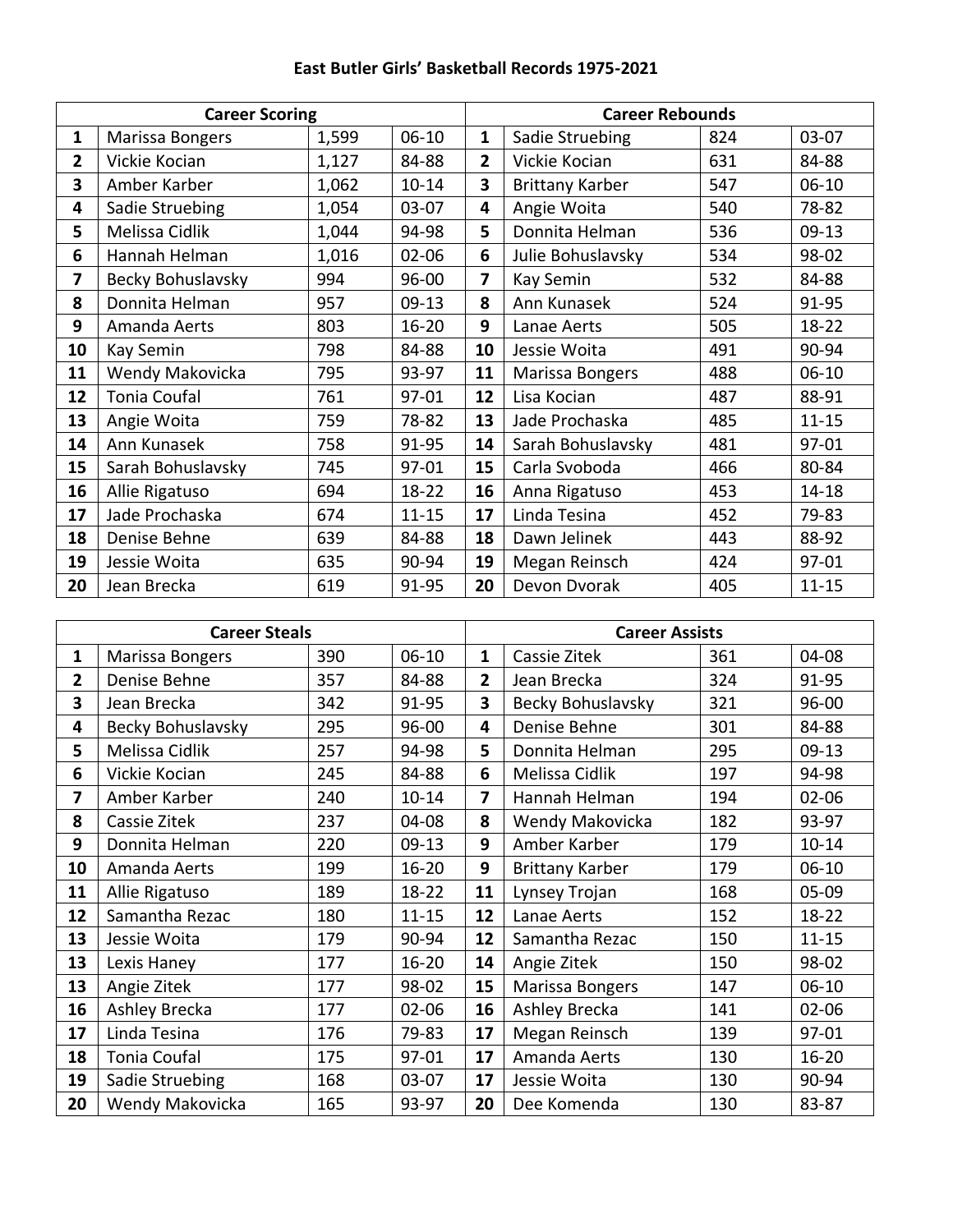| <b>Career Blocks</b> |                   |     |           |  |  |
|----------------------|-------------------|-----|-----------|--|--|
| 1                    | Lanae Aerts       | 230 | 18-22     |  |  |
| $\overline{2}$       | Sadie Struebing   | 226 | $03-07$   |  |  |
| 3                    | Jade Prochaska    | 153 | $11 - 15$ |  |  |
| 4                    | Sarah Bohuslavsky | 119 | 97-01     |  |  |
| 5                    | Lisa Kocian       | 67  | 88-91     |  |  |
| 6                    | Amanda Aerts      | 63  | $16 - 20$ |  |  |
| 6                    | Amanda Kunasek    | 63  | 97-01     |  |  |
| 8                    | Julie Bohuslavsky | 60  | 98-02     |  |  |
| 9                    | Carynn Bongers    | 59  | $19 - 22$ |  |  |
| 10                   | Vickie Kocian     | 56  | 84-88     |  |  |

| <b>Most Points Game:</b>          | <b>Marissa Bongers</b> | 46   | v. Weeping Water   | 08-09     |
|-----------------------------------|------------------------|------|--------------------|-----------|
| <b>Most Points Season:</b>        | <b>Marissa Bongers</b> | 620  |                    | 09-10     |
| <b>Best Season Point Average:</b> | <b>Marissa Bongers</b> | 25.6 |                    | 08-09     |
| <b>Most Rebounds Game:</b>        | <b>Lanae Aerts</b>     | 23   | v. Dorchester      | 19-20     |
| <b>Most Rebounds Season:</b>      | <b>Vickie Kocian</b>   | 241  |                    | 87-88     |
| <b>Most Steals Game:</b>          | <b>Amanda Aerts</b>    | 12   | v. Lewiston        | 19-20     |
|                                   | <b>Marissa Bongers</b> | 12   | v. Johnson County  | 08-09     |
|                                   | Jean Brecka            | 12   | v. Stromsburg      | 94-95     |
| <b>Most Steals Season:</b>        | <b>Marissa Bongers</b> | 145  |                    | 09-10     |
| <b>Most Assists Game:</b>         | <b>Cassie Zitek</b>    | 12   | v. Fullerton       | 07-08     |
|                                   | <b>Denise Behne</b>    | 12   | v. Bishop Neumann  | 87-88     |
|                                   | <b>Jean Brecka</b>     | 12   | v. Prague          | 94-95     |
| <b>Most Assists Season:</b>       | Jean Brecka            | 140  |                    | 94-95     |
| <b>Most Blocks Game:</b>          | <b>Lanae Aerts</b>     | 8    | v. Hampton         | $20 - 21$ |
|                                   |                        | 8    | v. Exeter-Milligan | 19-20     |
|                                   | Sarah Bohuslavsky      | 8    | v. Leigh           | 99-00     |
|                                   | <b>Sadie Struebing</b> | 8    | v. Fullerton       | 06-07     |
| <b>Most Blocks Season:</b>        | <b>Lanae Aerts</b>     | 88   |                    | $21 - 22$ |
| <b>3-Point Goals Game:</b>        | Natasha DeGarmo        | 6    | v. Palmyra         | 06-07     |
| <b>3-Point Goals Season:</b>      | <b>Melissa Cidlik</b>  | 48   |                    | 95-96     |
| <b>3-Point Goals Career:</b>      | <b>Melissa Cidlik</b>  | 132  |                    | 94-98     |
| 3-Point FG% Season:               | <b>Hannah Helman</b>   | .459 | (45/98)            | 05-06     |
| 3-Point FG% Career:               | <b>Denise Behne</b>    | .344 | (10/29)            | 84-89     |
| 2-Point FG% Season:               | <b>Sarah Janak</b>     | .641 | (77/120)           | 07-08     |
| 2-Point FG% Career:               | <b>Sarah Janak</b>     | .594 | (151/254)          | 05-09     |